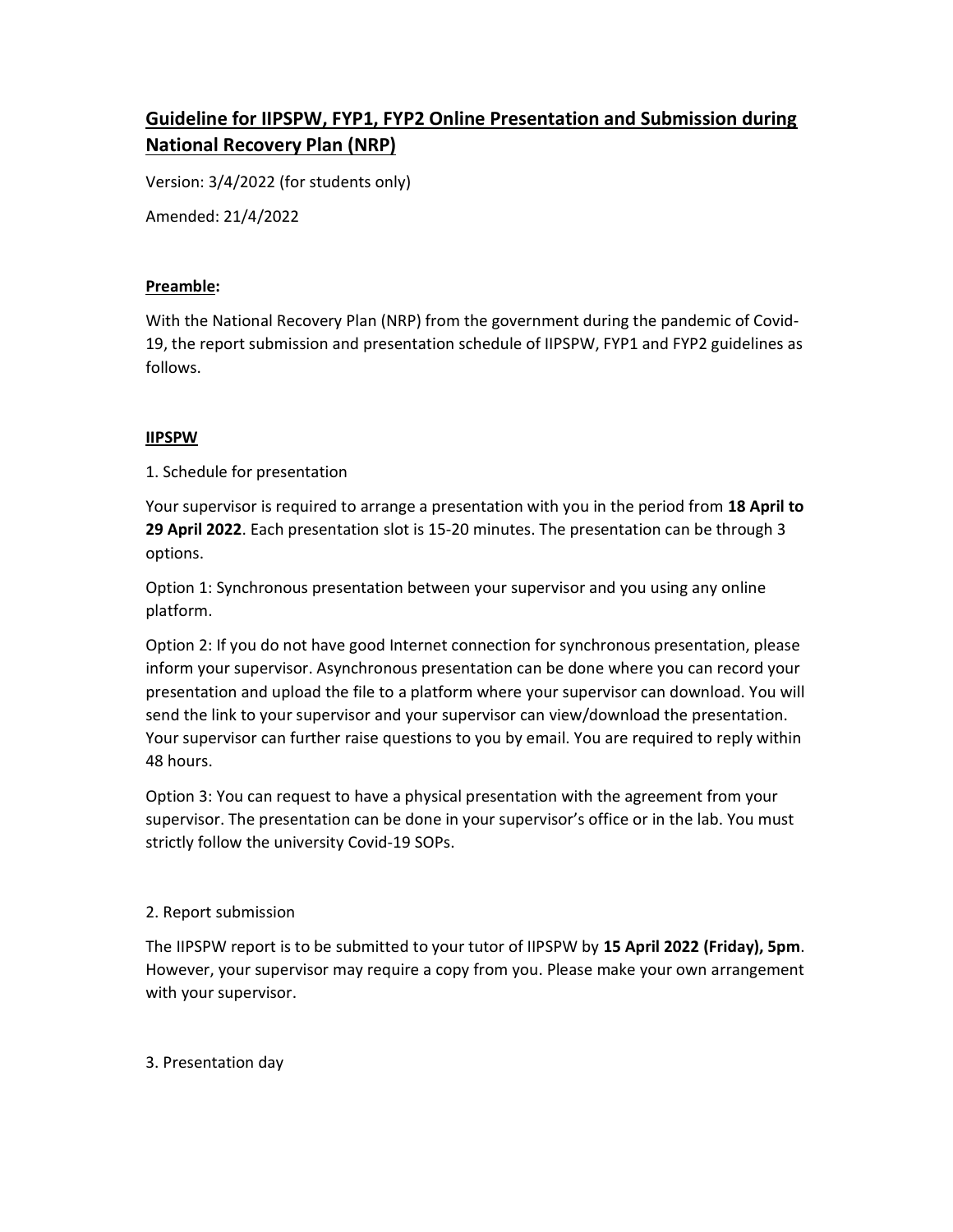The presentation must be done using any option as stated in item 1 according to the arranged timeslot.

# FYP1 and FYP2

1. Schedule for presentation

Your supervisor is required to arrange a presentation with you in the period from 18 April to 29 April 2022. The presentation can be through 3 options.

Option 1: Synchronous presentation between your supervisor, your moderator and you through online. Each presentation slot is 30-40 minutes, 8am-6pm. Demonstration can be recorded into a video (3-5 minutes) and played by you during the presentation. Any online platform is allowed with the suggestion from your supervisor with the agreement from your moderator and you.

Option 2: If you do not have good Internet connection for synchronous presentation, please inform your supervisor. Asynchronous presentation can be done where you can record your presentation (20-30 minutes including demonstration of the project) and upload the file to some online platform where both supervisor and moderator can download. You will send the link to your supervisor and moderator. Both supervisor and moderator can further raise the questions to you by email. You are required to reply within 48 hours.

Option 3: You can request to have a physical presentation with the agreement from your supervisor and the moderator. Your supervisor will arrange the timeslot and venue for your presentation. You are required standby during the timeslot and your supervisor and the moderator will enter the venue to attend your presentation. You must strictly follow the university Covid-19 SOPs.

2. Turnitin check, report submission and formatting check

You still need to submit for Turnitin check for FYP1 and FYP2 reports (only the chapters). The final report has to be in PDF format (filename: studentID\_FYP1.pdf, such as 18ACB12345\_FYP1.pdf). The file needs to be emailed to your supervisor (or the cosupervisor) for signature. Your supervisor (or the co-supervisor) will return you the file once he/she signed. Finally, you need to upload the file into the FYP Portal under FYP1 Report Submission sub menu or FYP2 Report Submission sub menu according FYP Portal Report Submission Guidelines.

If you face any issue on the report submission, you may liaise with the lab staff according to the following:

FYP1

IB: Pn Amalina (amalinam@utar.edu.my)